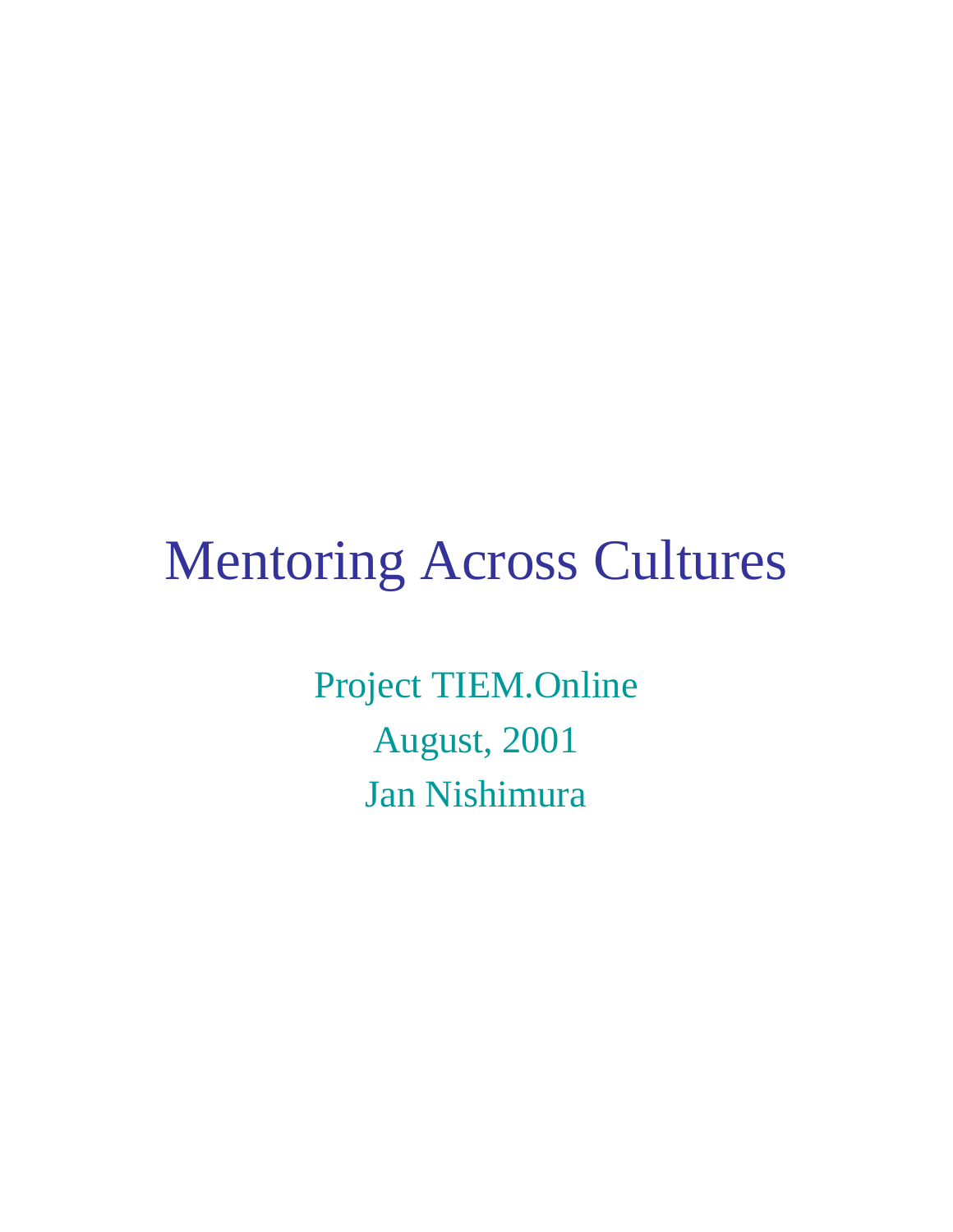With grateful appreciation to all those on whose shoulders we stand and all those who were willing to talk story.

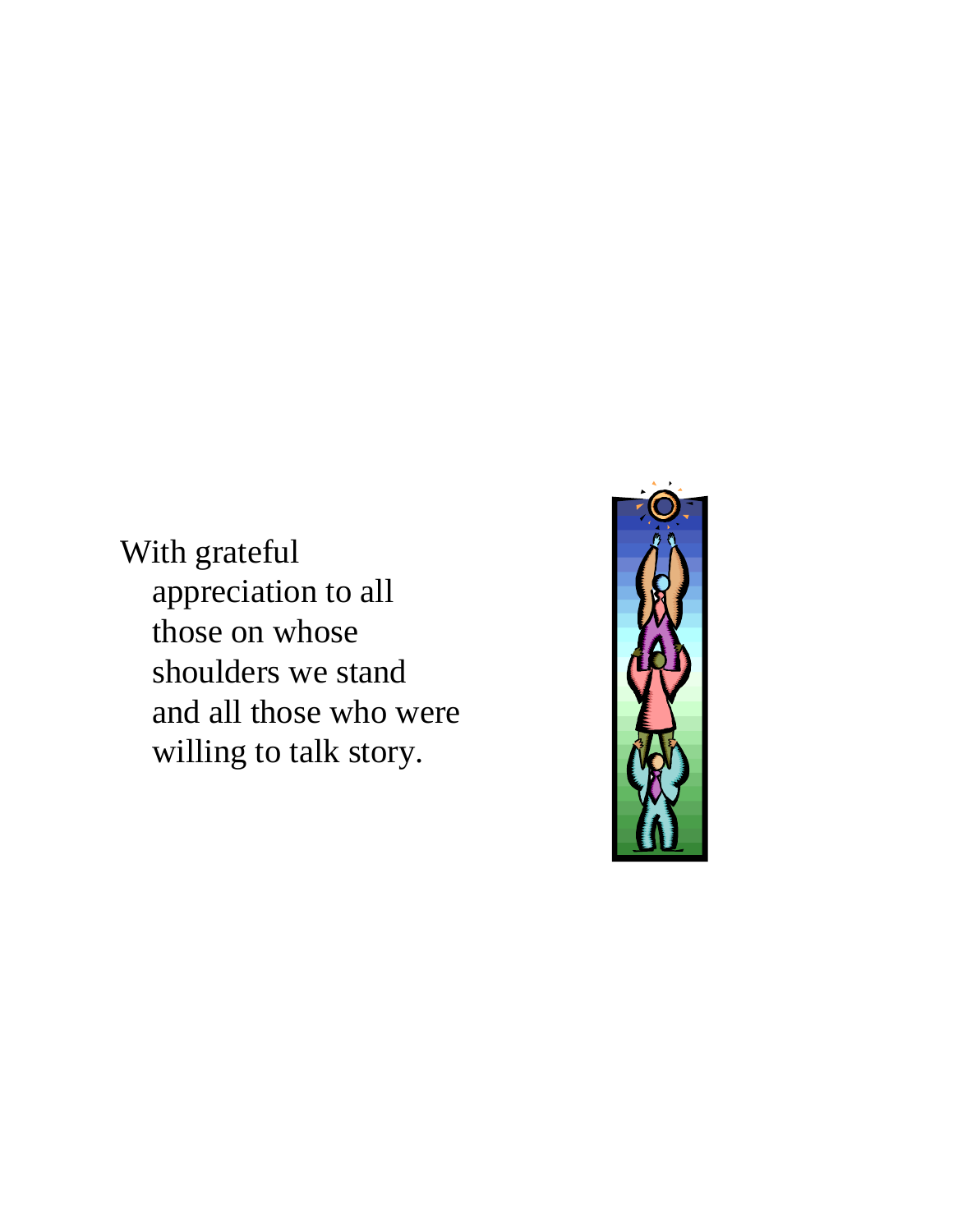# My Favorite Mentor

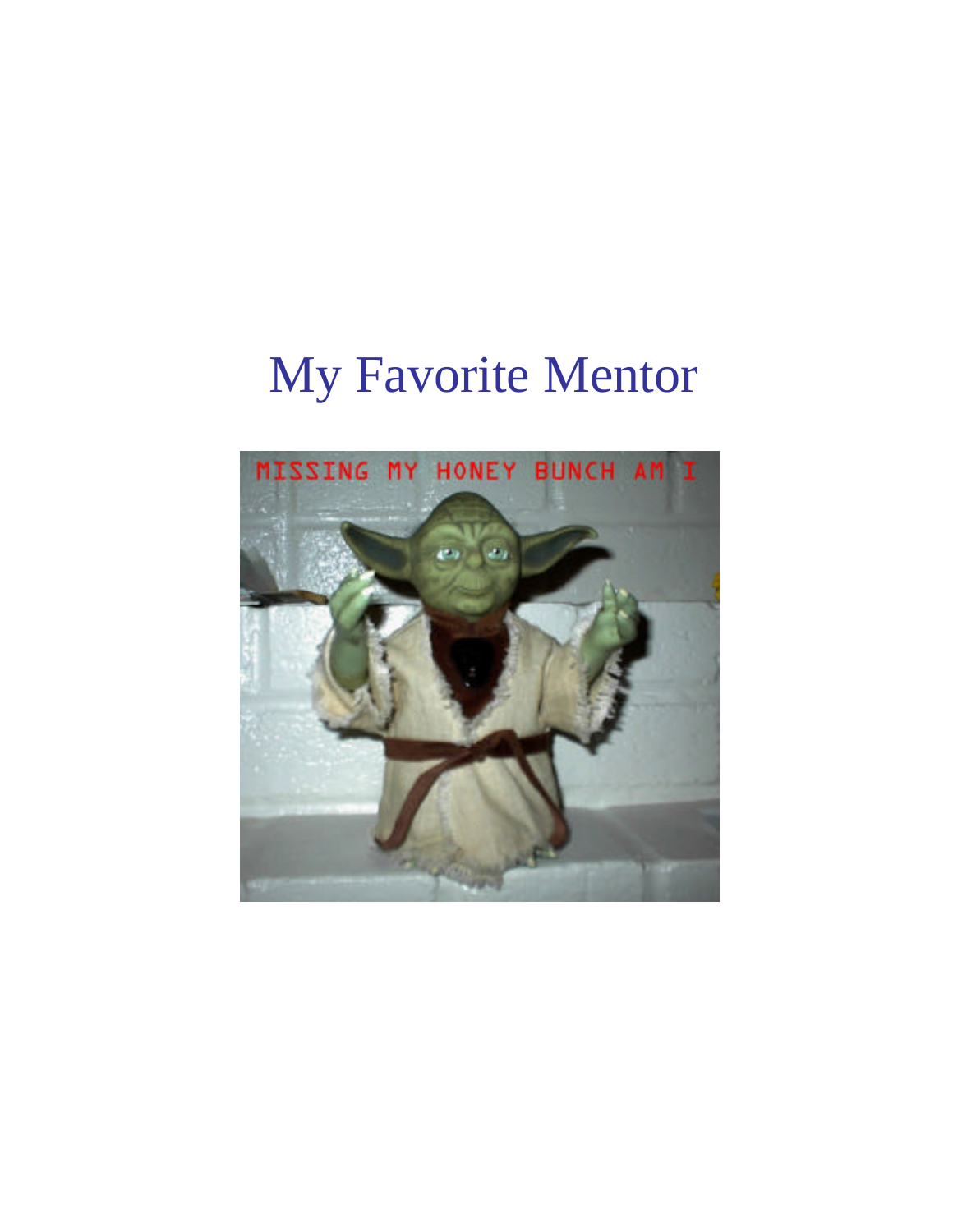# Mentoring Roles

Coach

Sponsor

Guide



Peer

Boss

Mentor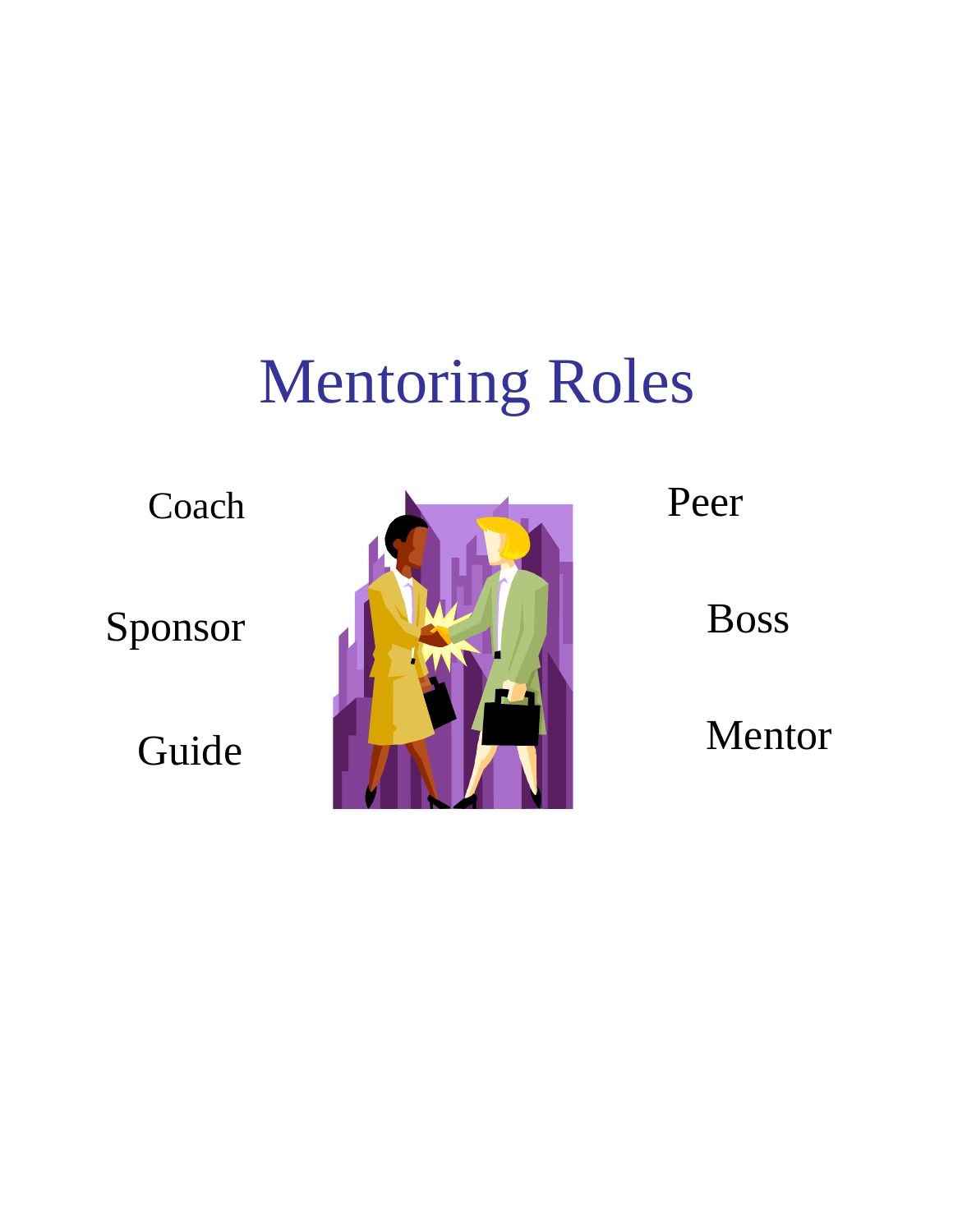#### **Mentoring Functions**

• Career

Sponsorship Exposure and Visibility Coaching Protection Challenging Assumptions

• Psycho-Social Role Modeling Acceptance and Confirmation Counseling Friendship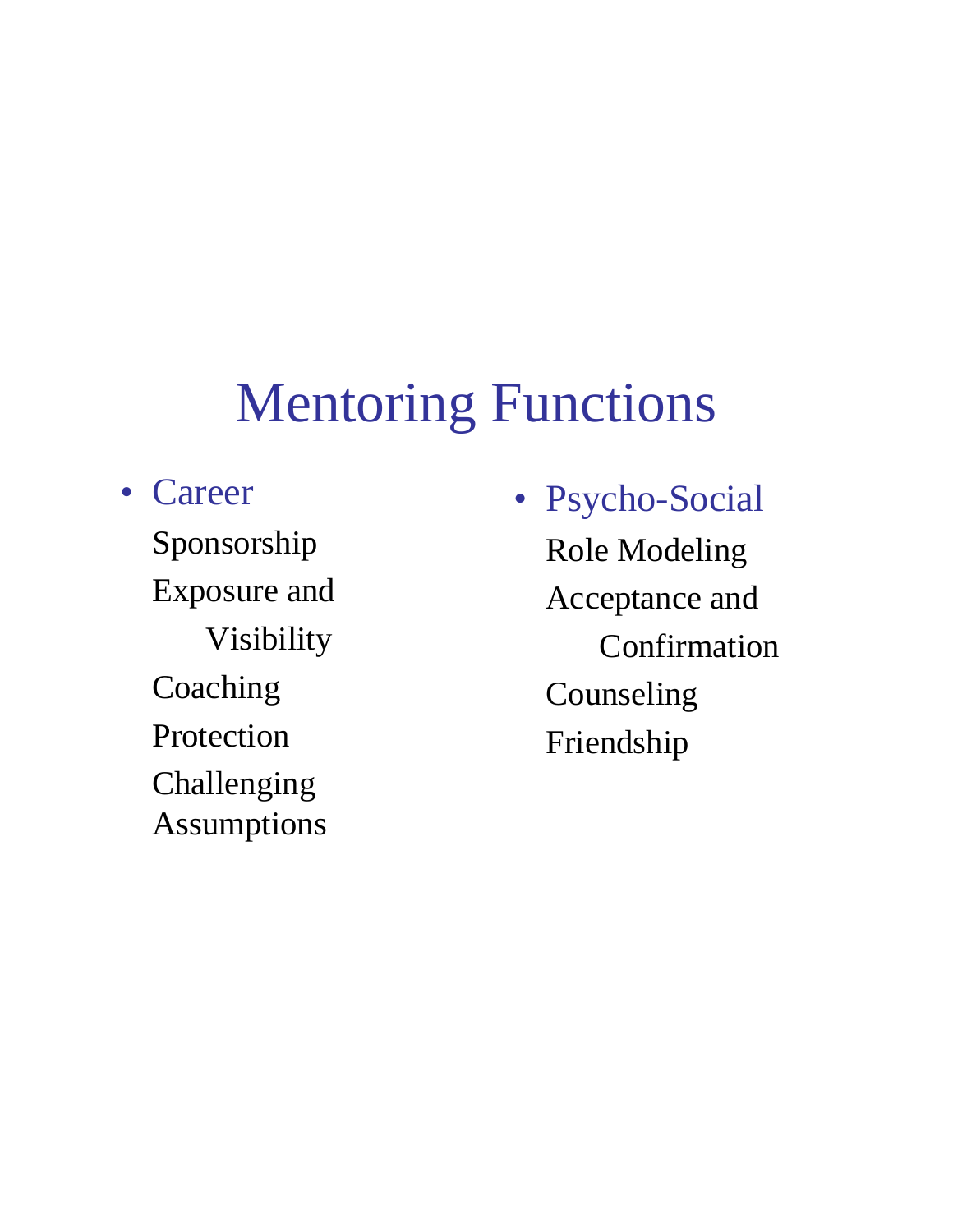### Nature of the Relationship

- Is the mentor chosen or assigned?
- What are the goals and motivation of the mentoring interpreter?
- What is the motivation of the mentor?
- How much time commitment involved?
- Is the mentoring towards a specific model?
- What are the environmental/setting variables?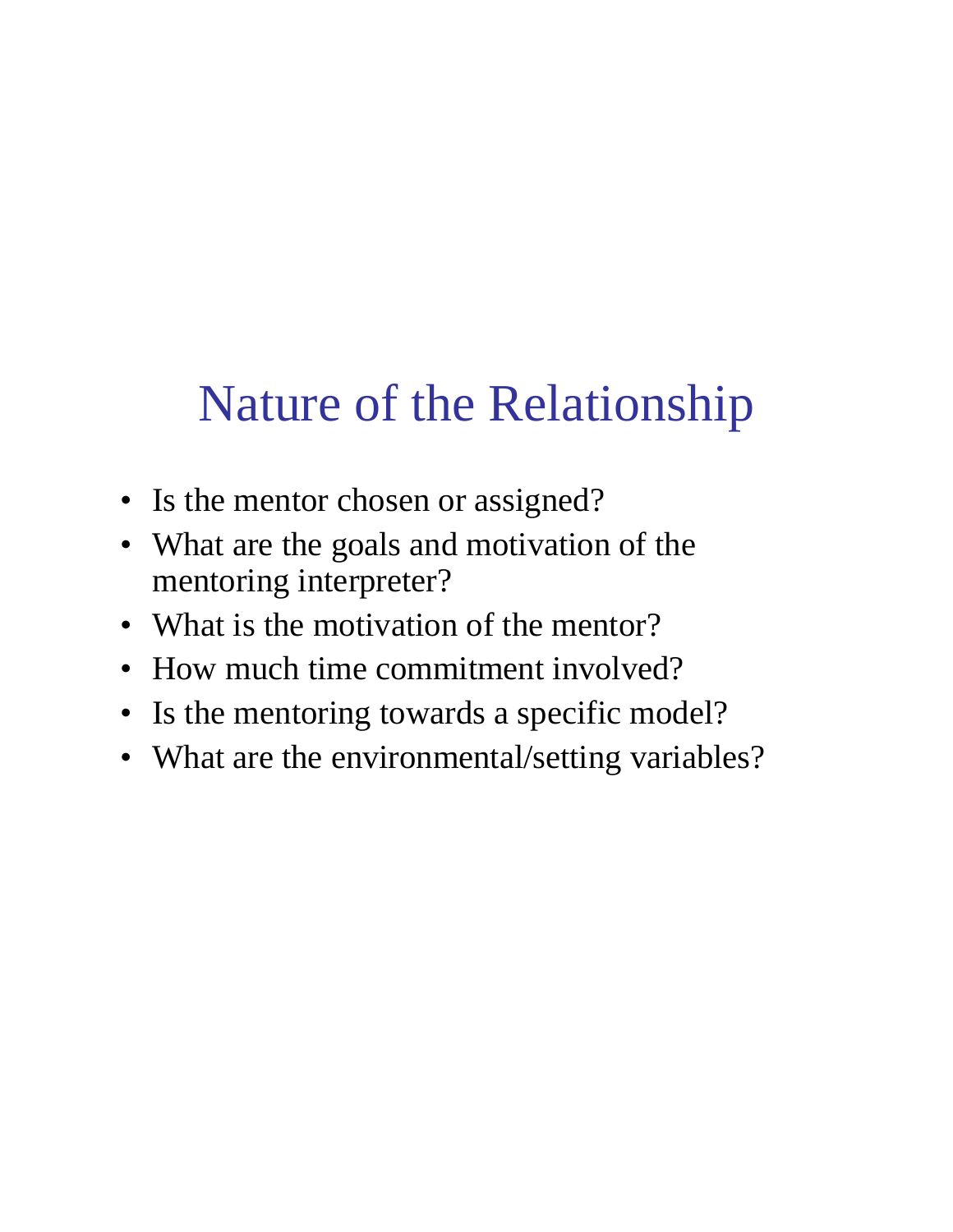# Responsible Mentoring

A one-to-one relationship or partnership that focuses on the needs of the mentored participant; helps an individual develop his/her own vision for the future.

(Effective Practices, National Mentoring Partnership)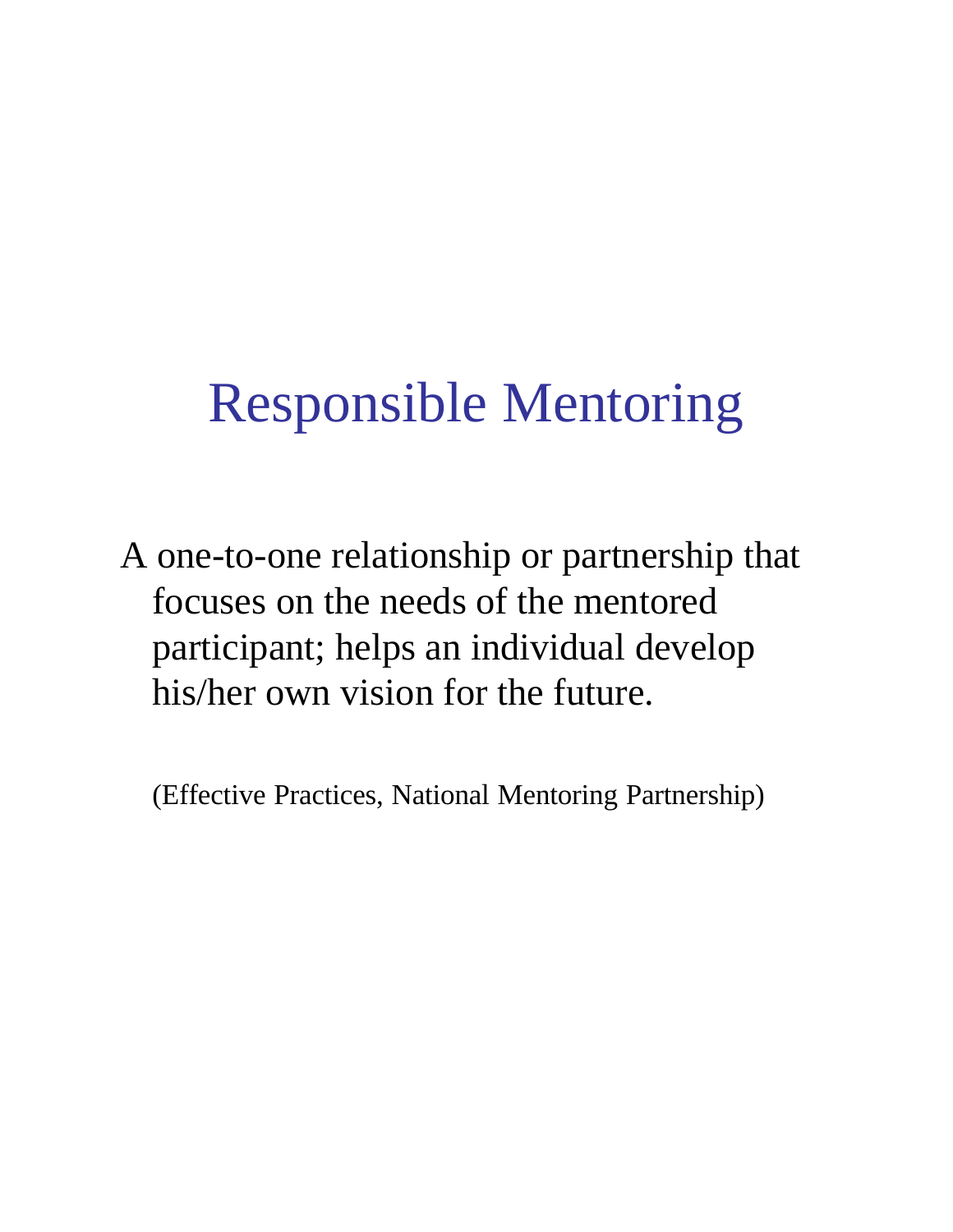# Dimensions of Diversity The Seen

Age



Physical Abilities

Demeanor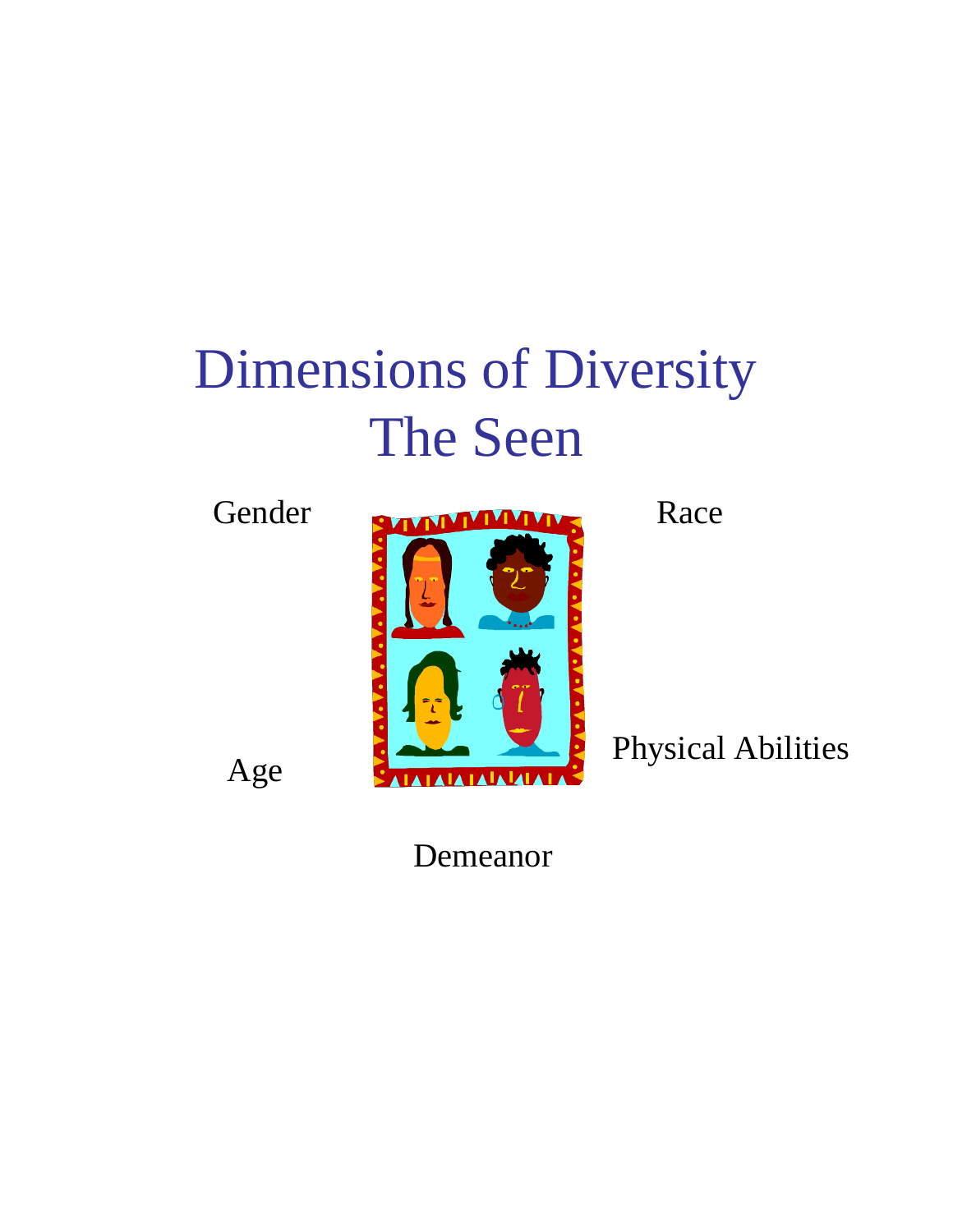# Dimensions of Diversity The Unseen

Experience

Gender Race

Education

Beliefs

Age

Family Reserve Work



Demeanor

Income

Upbringing

Physical Abilities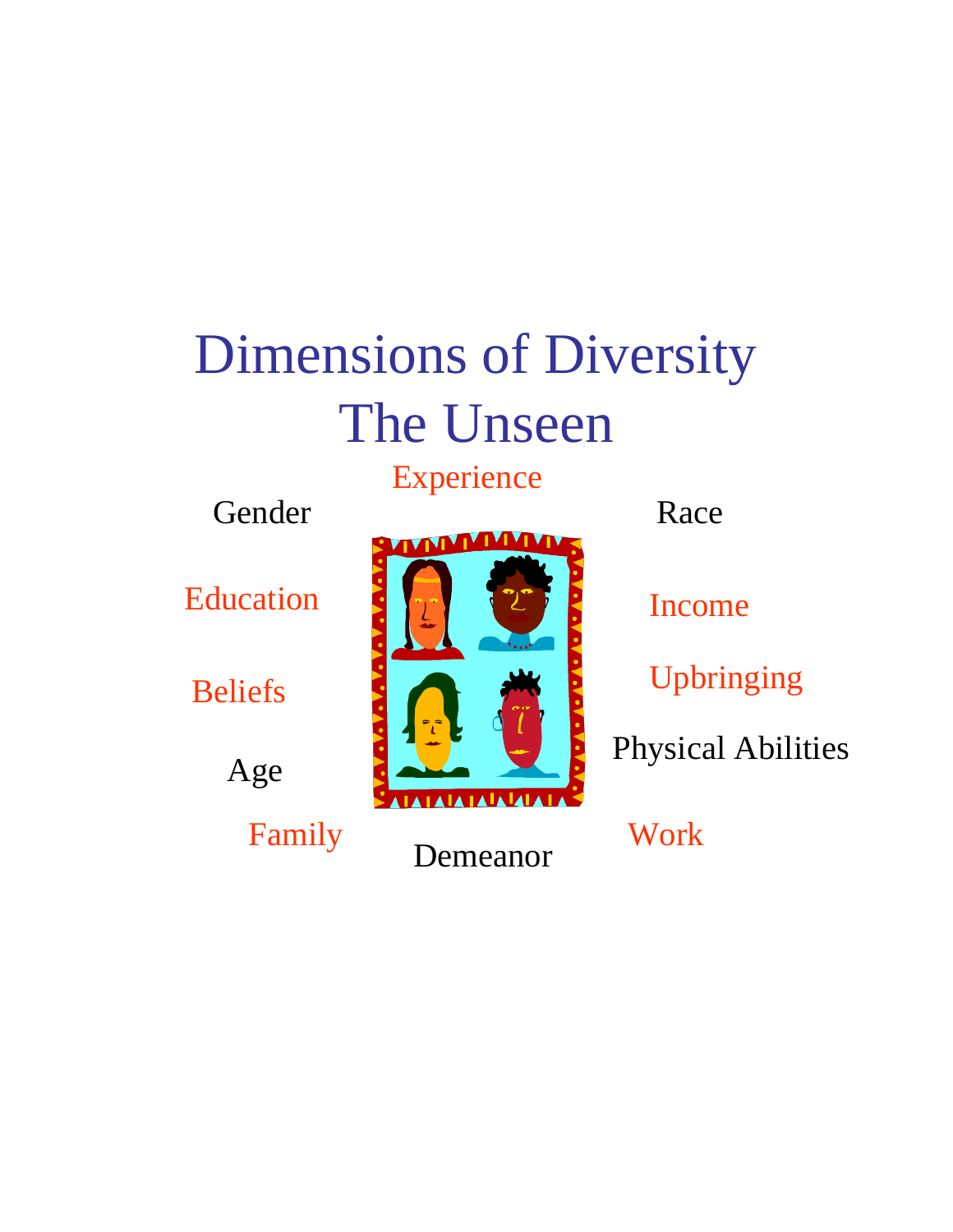# Cultural Continua

- Extended family
- Interdependence
- Nurturing of children
- Time is given
- Respect for age
- Broad ownership
- Differentiated rights and responsibilities
- Harmony
- Small family
- Individuality
- Independence
- Time is measured
- Youth, future
- Individual ownership
- Equal rights and responsibilities
- Control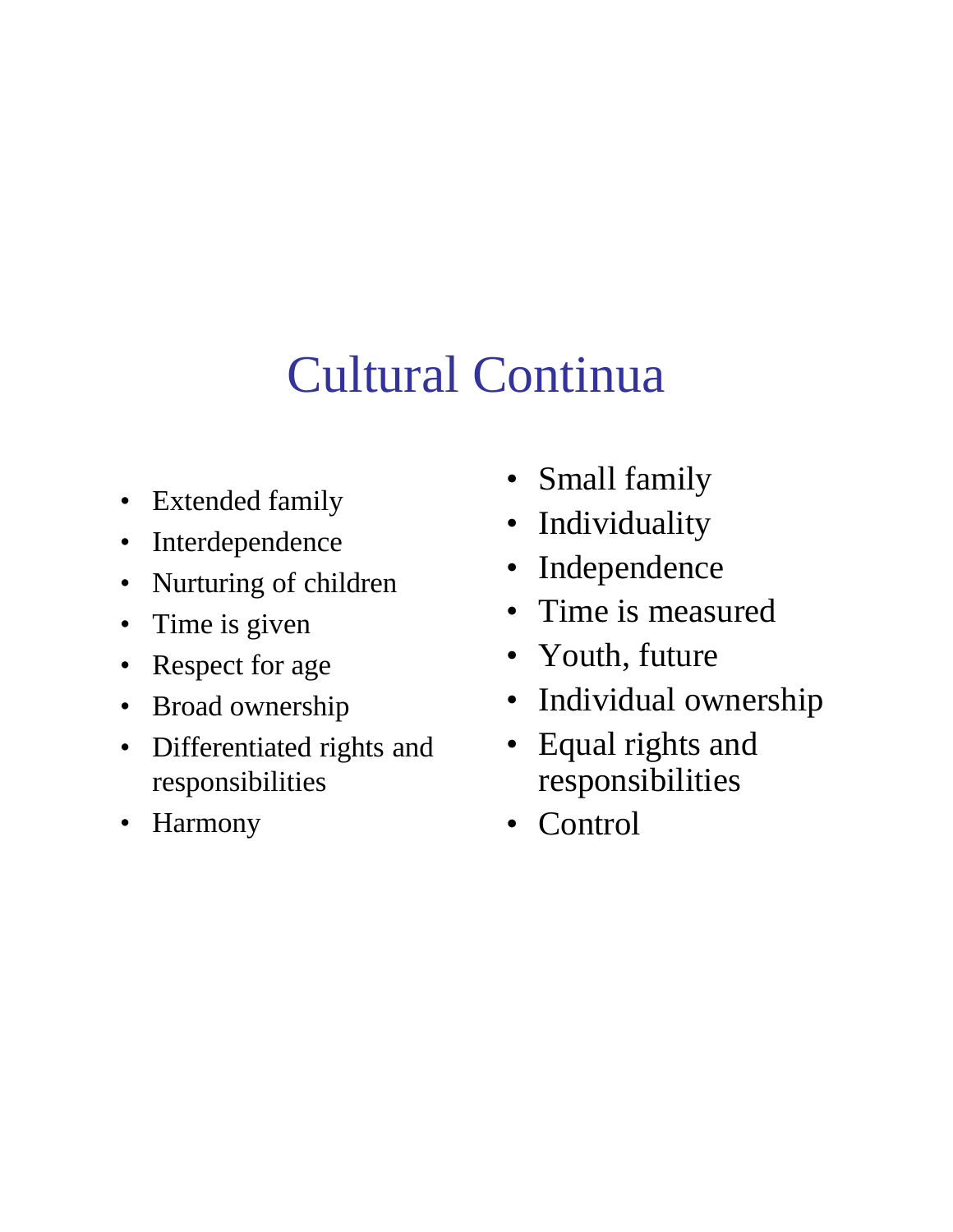#### Being a culturally sensitive mentor…



Where do I begin?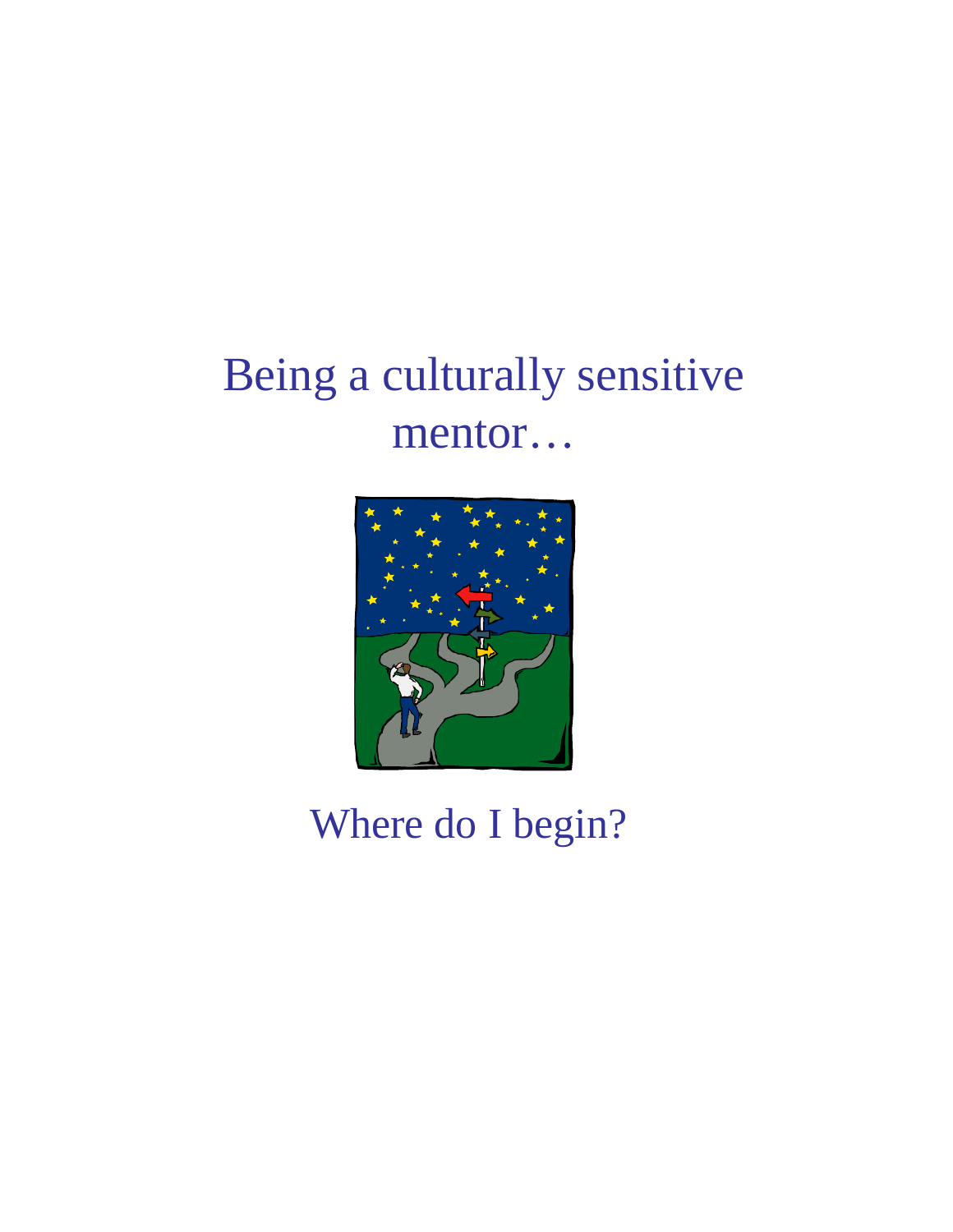# Simply put, one who is culturally competent…

Is aware of cultural diversity and has the skills needed to interact successfully with people of diverse cultural backgrounds

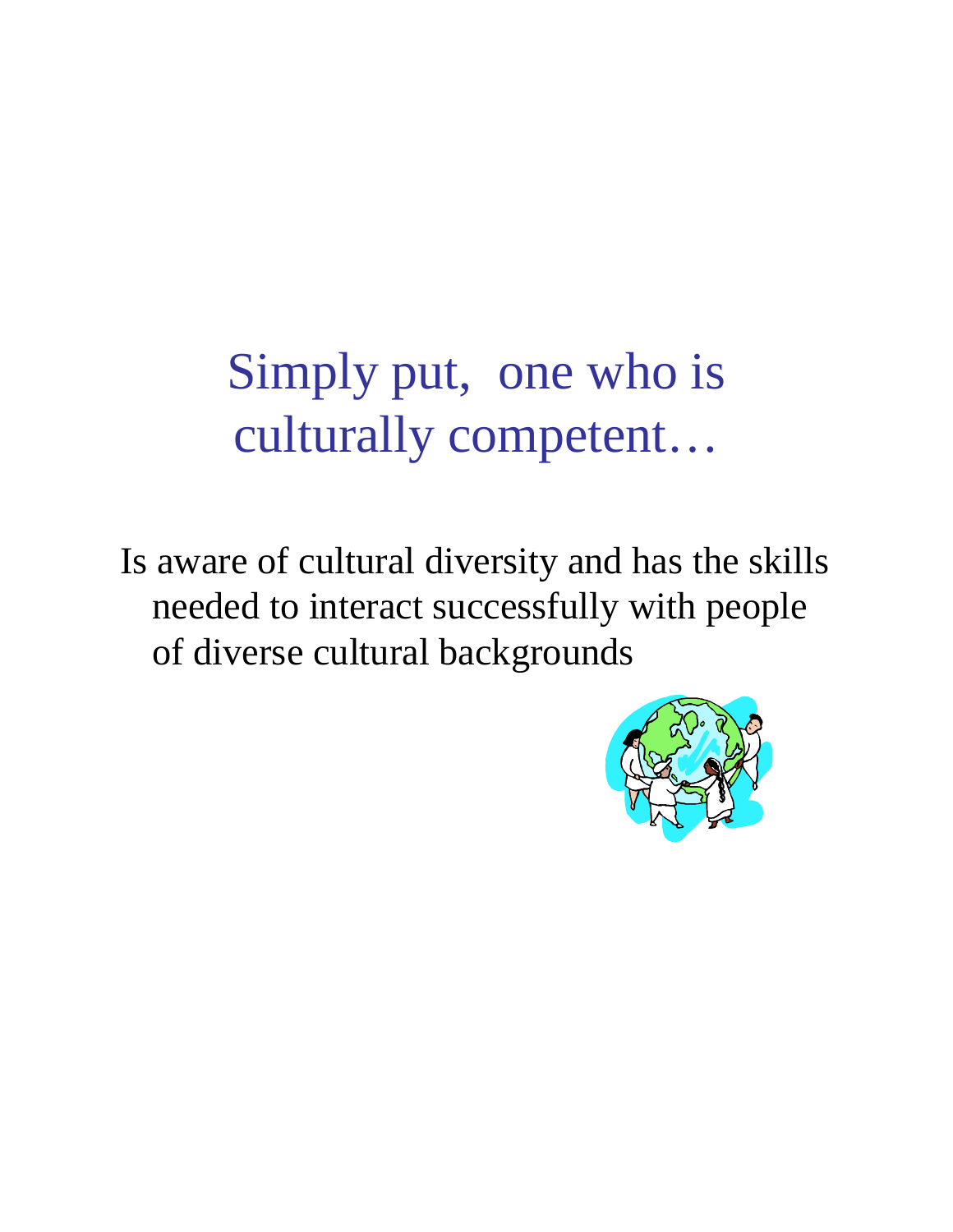# Cultural Competence: Awareness, Understanding, Skills

### and Application

- Ability to generate a wide variety of verbal and non-verbal responses
- Ability to send and receive verbal/nonverbal messages
- Awareness of self, including impact on "Other

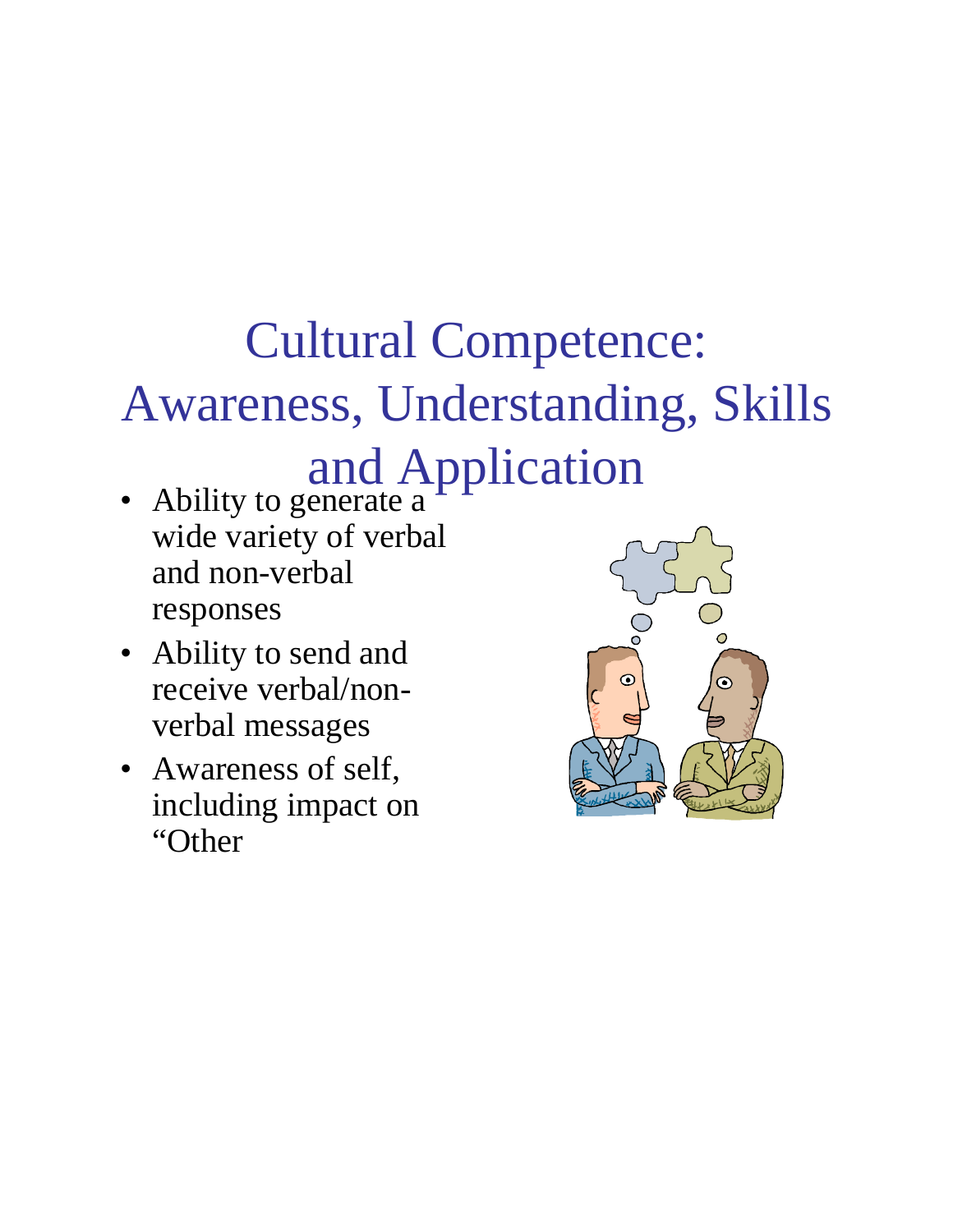# Self Awareness

- Aware of one's heritage, values, beliefs and feelings
- Values, respects and is comfortable with differences
- Understands how values/biases affect "Others"

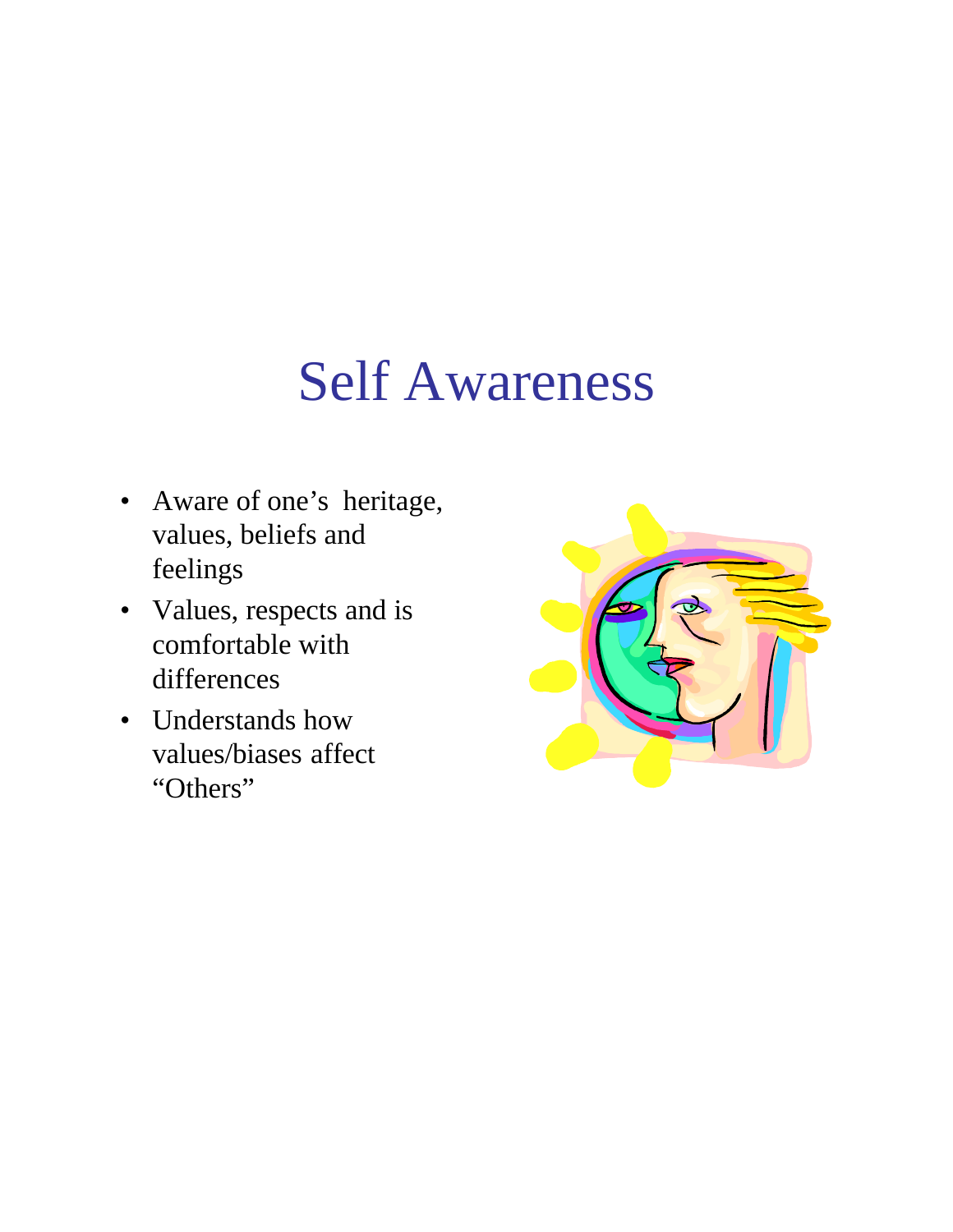#### Me and My Place in the World

For each group of which I am a member:

How do I feel about it?

Who are the "Others"?

How do Others view me?

How does Society view me?

How do I feel about "The Others"

How does Society view "The Others"?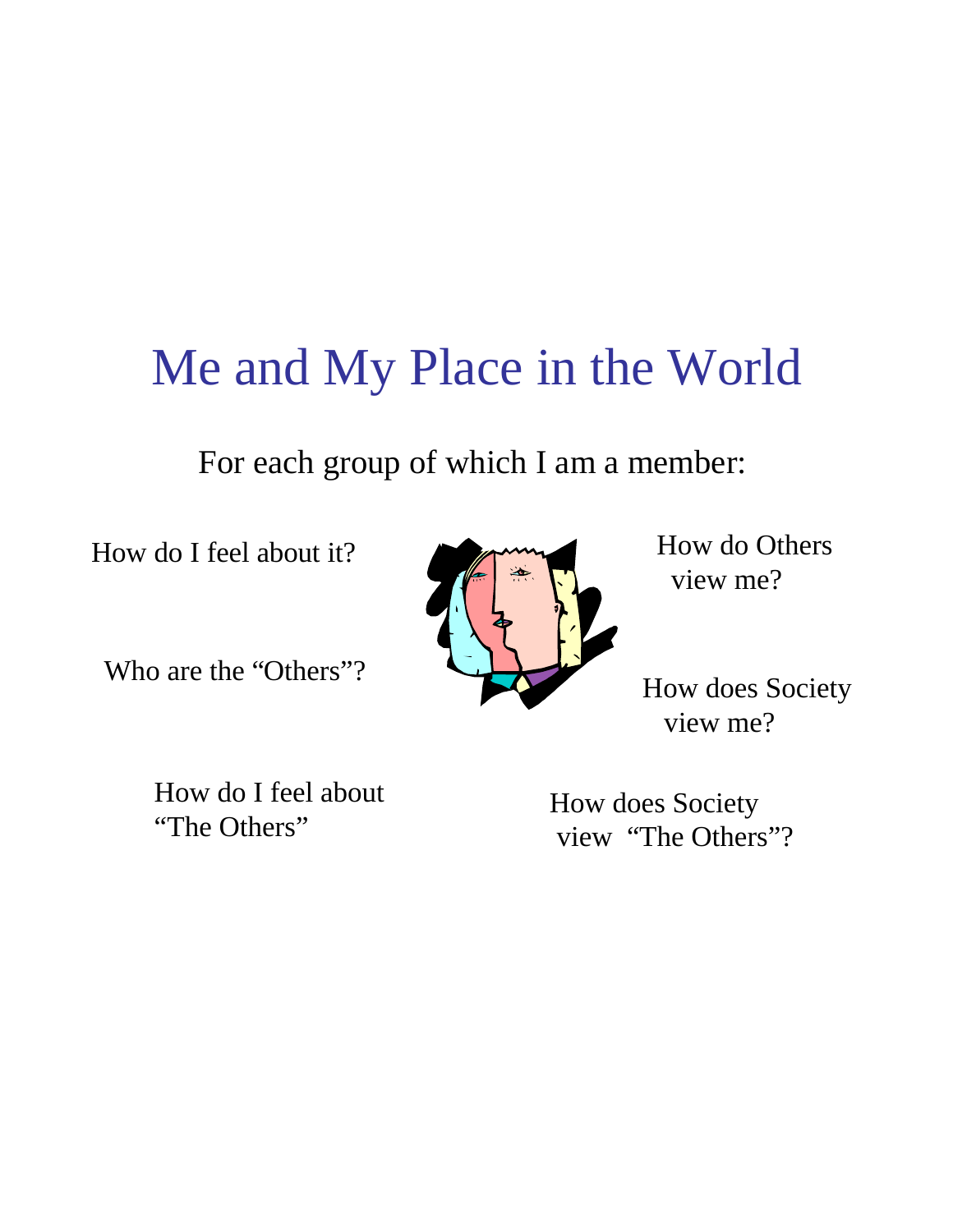#### Awareness of "Other"



- Identifies the "Other" group(s)
- Understands what "Other"ness means
- Aware of societal view of "Other"ness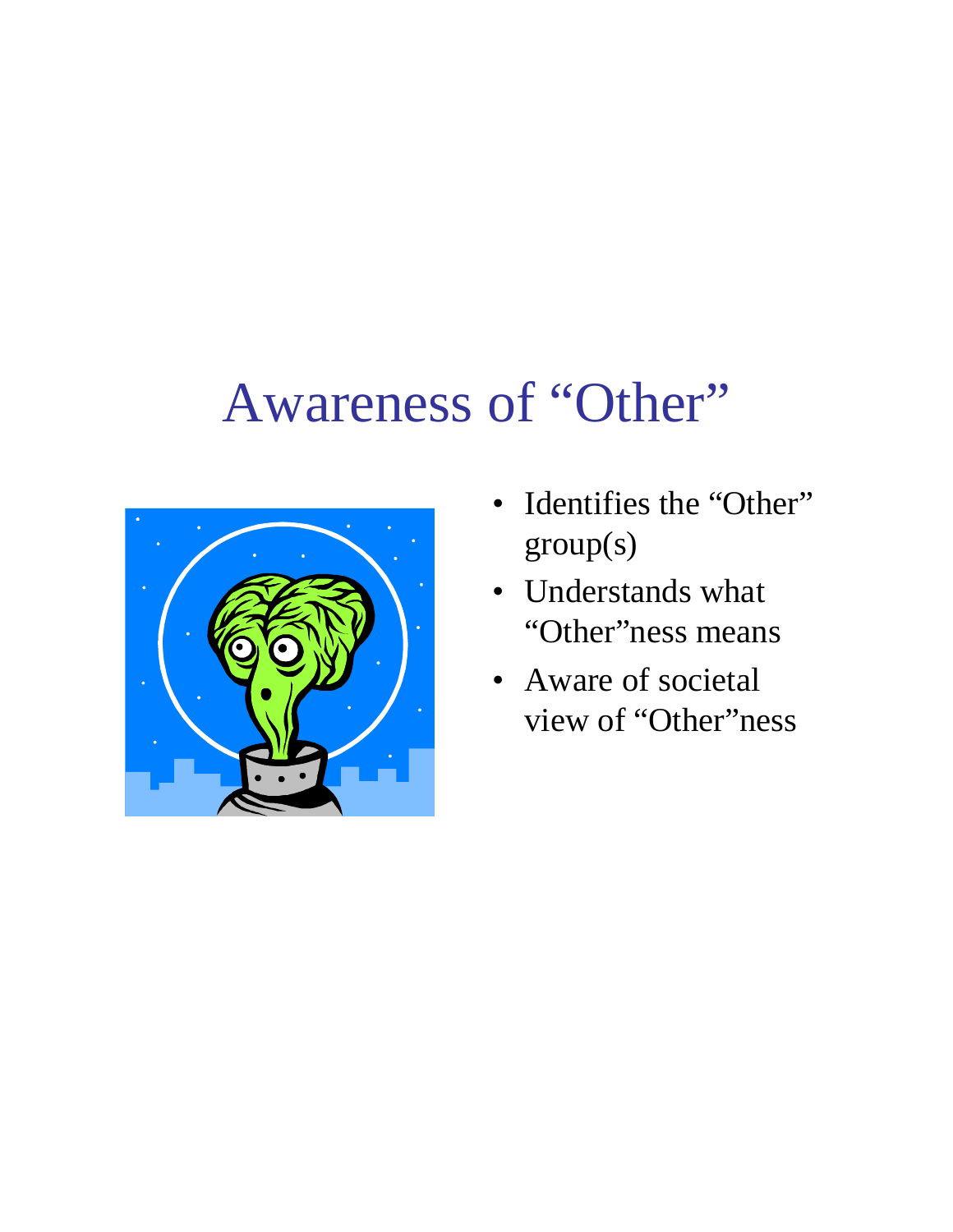# Learning About Other Cultural Perspectives

- Learning through books, the arts and technology
- Talking with individuals who are members of that culture
- Participating in the life of the culture
- Learning the language of the culture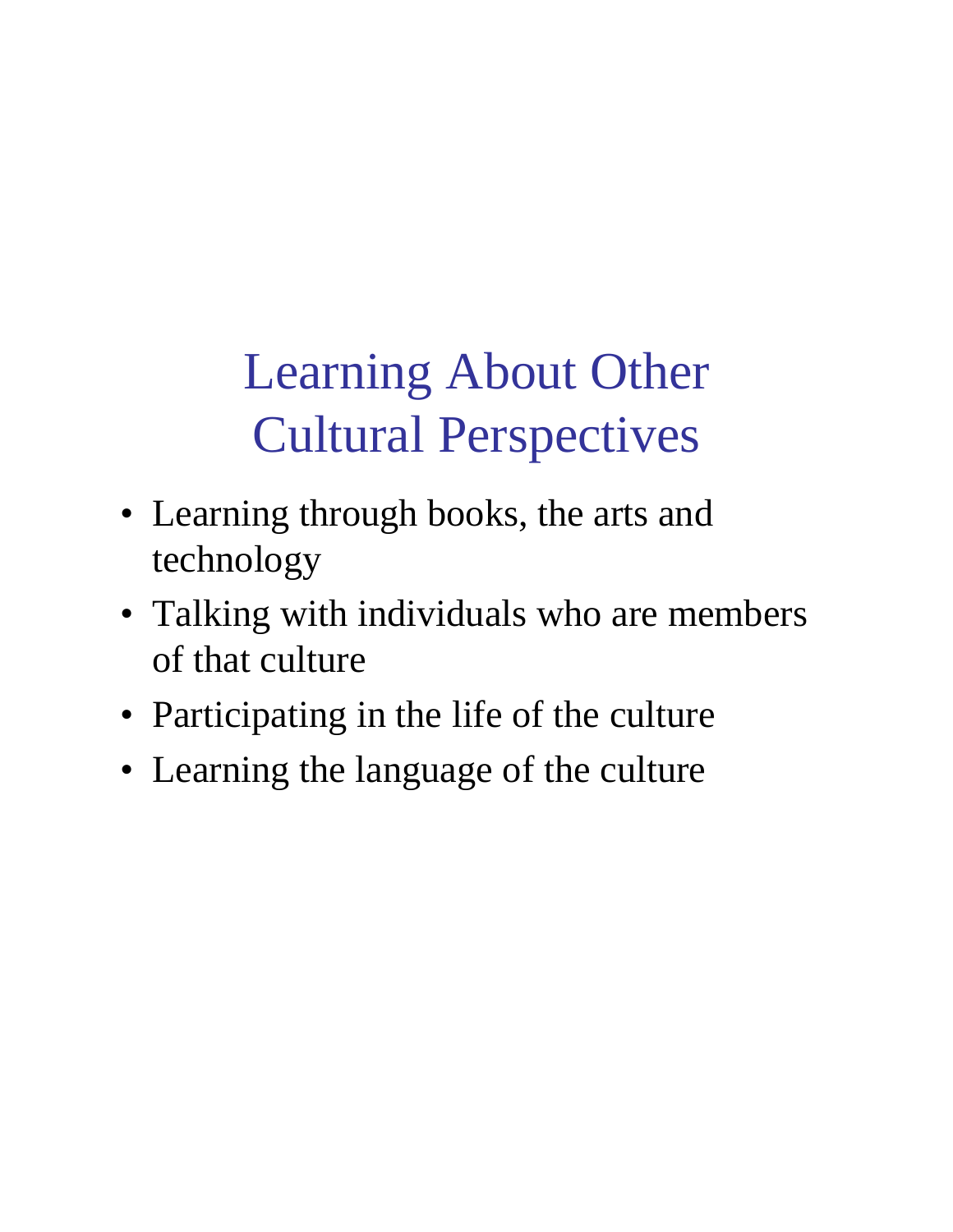### Bridges to "Others"

- Cultural informants
- Cultural advisors
- Cultural mentors
- Go-betweens

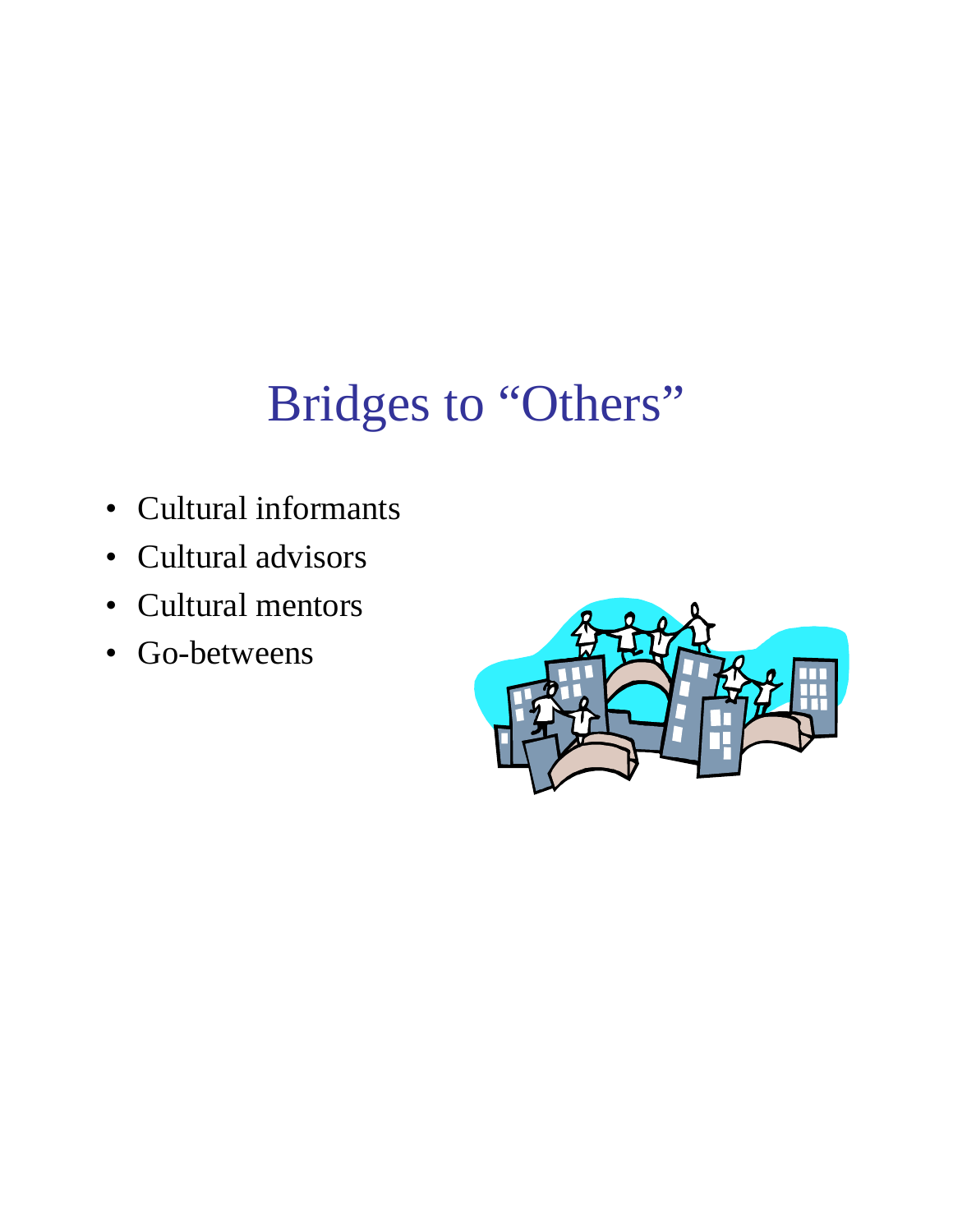# Case Studies A, B & C

- Imagine that you are the mentor in these scenarios. Define who you are, the parameters of the mentorship, the setting and the location.
- Are there issues that need to be addressed? If so, what are they?
- Who is the best person to address them?
- What other resources could you have to support the interpreter?
- How would your response change given a change in one of the variables?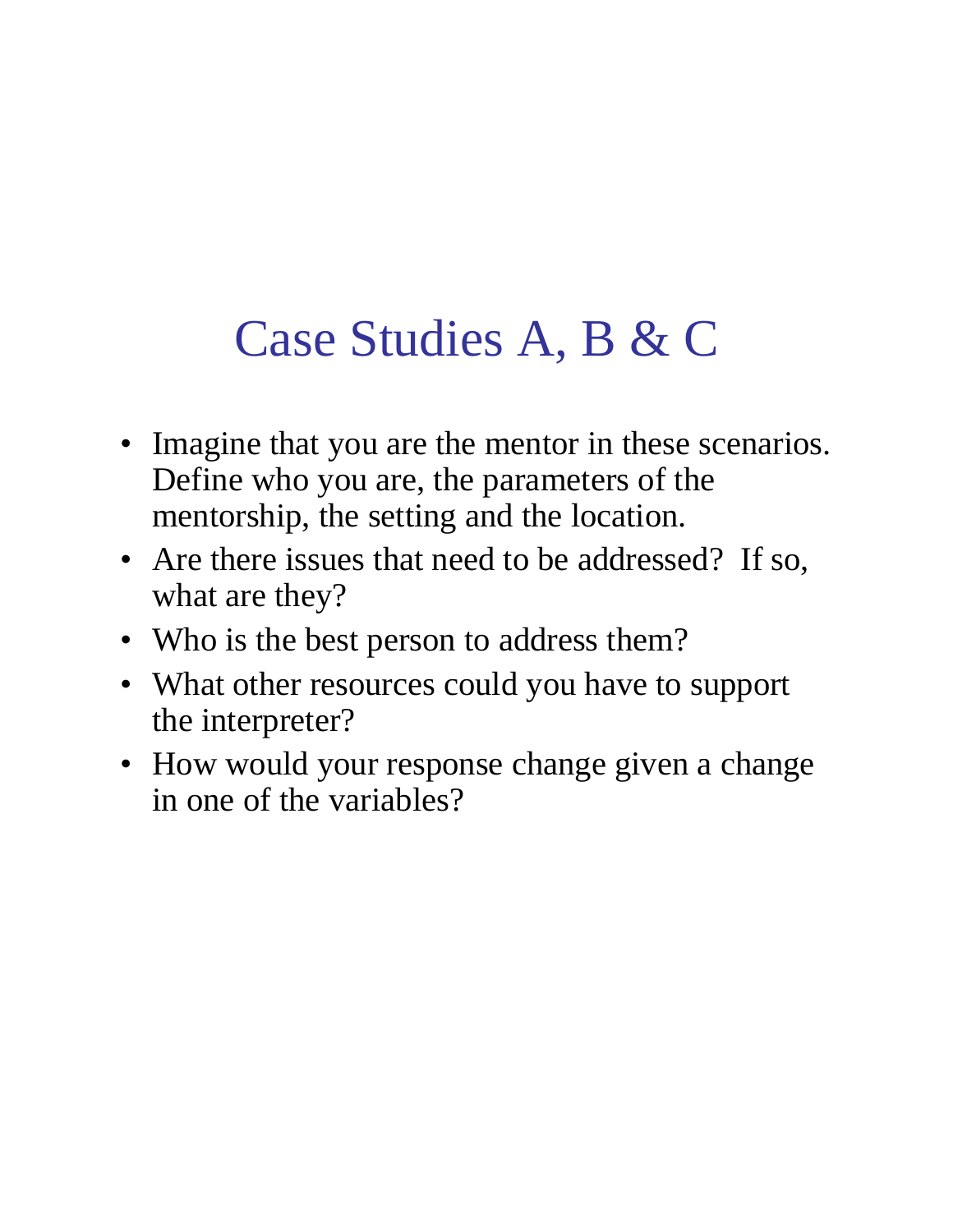## Case Study A

- 23 year old Mexican American male, fluent in Spanish and English and enthusiastically learned ASL; hard worker
- Late in the morning; apologizes, no explanation
- Caring for elderly grandmother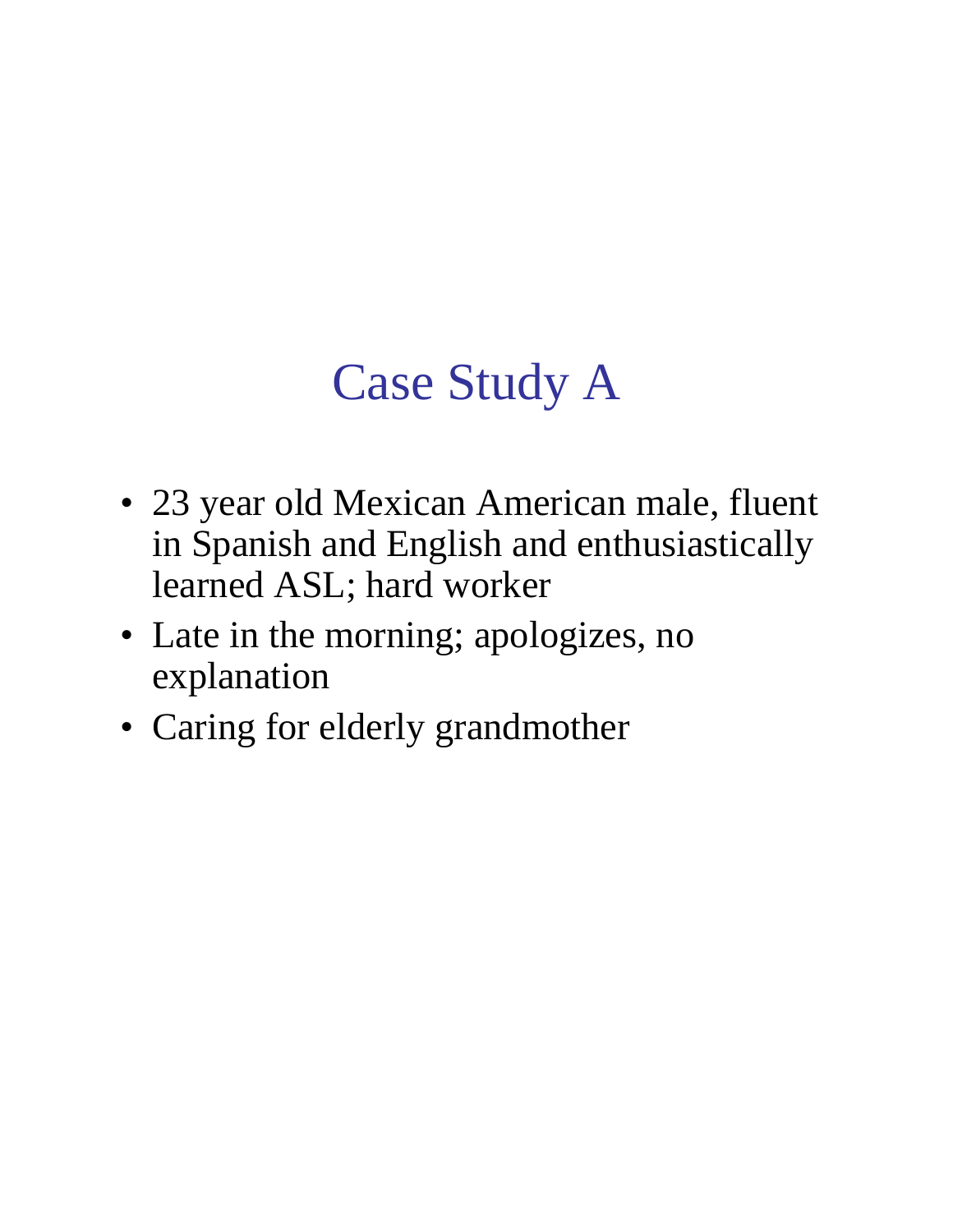# Case Study B

- Interpreter is young female, orthodox Muslim
- Wears traditional outfits, including scarves which cover her head, tie under chin and down front of her coat
- Good student, actively goes to Deaf community, volunteers at children's hospital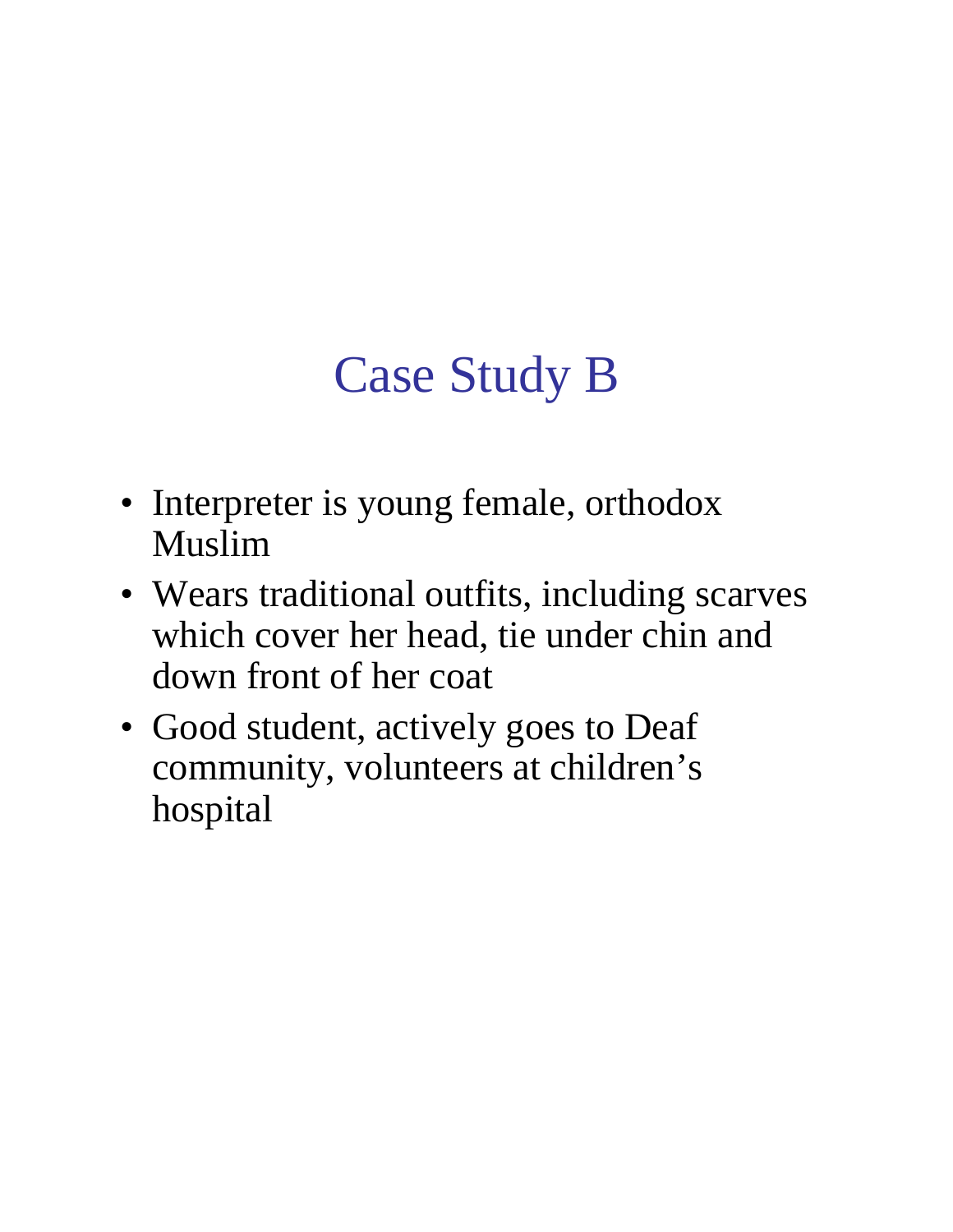### Case Study C

- Interpreter is 22 year old Korean-American who immigrated to the U.S. 15 years ago
- Interpreter's spoken English is accented and occasionally halting in gramar
- Her behaviors are quiet, shy and deferential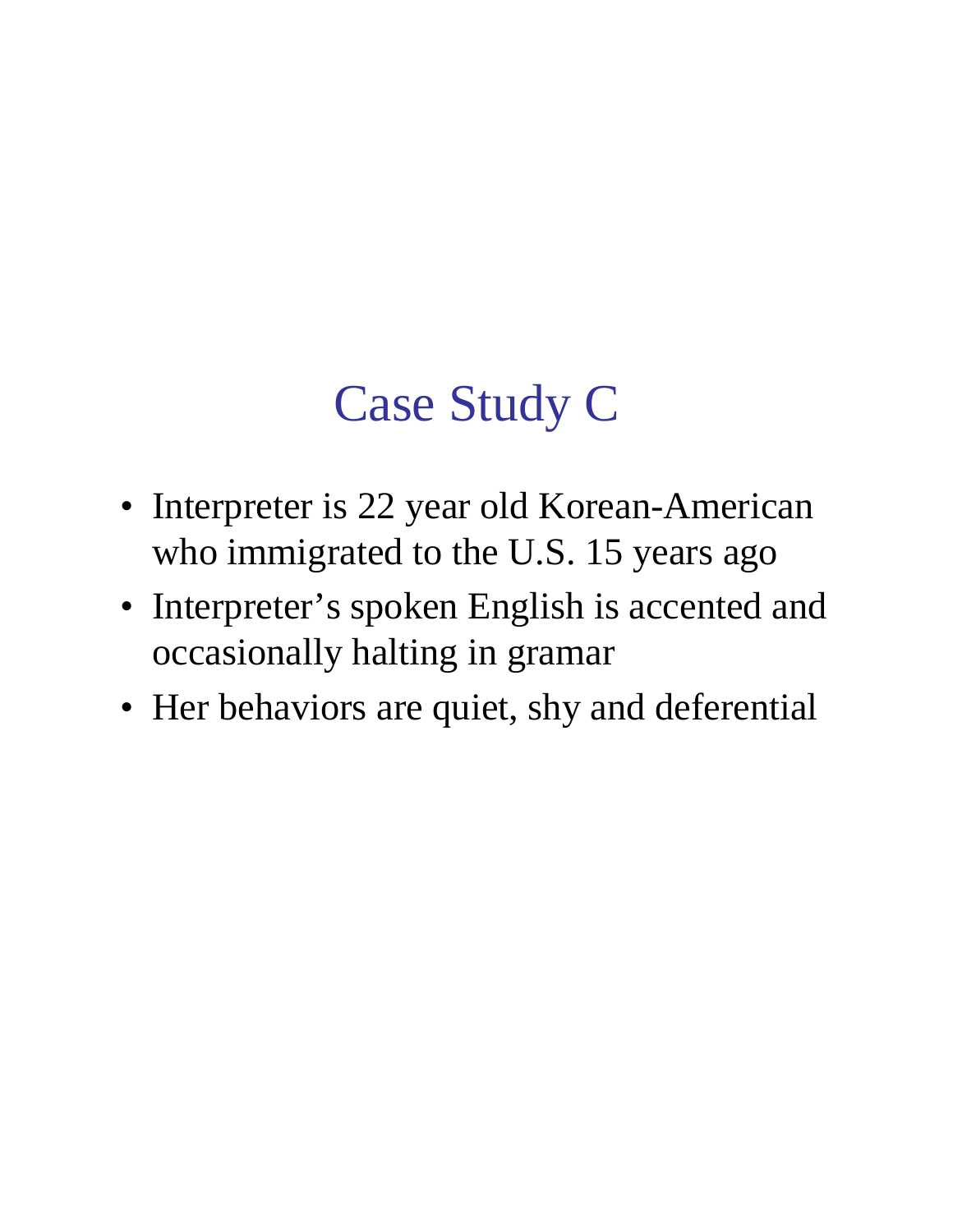### Case Studies D, E and F

- What factors do you see involved in each scenario?
- How might the mentoring interpreter have felt?
- What might have been the motivations of the mentor?
- Could it have been handled differently?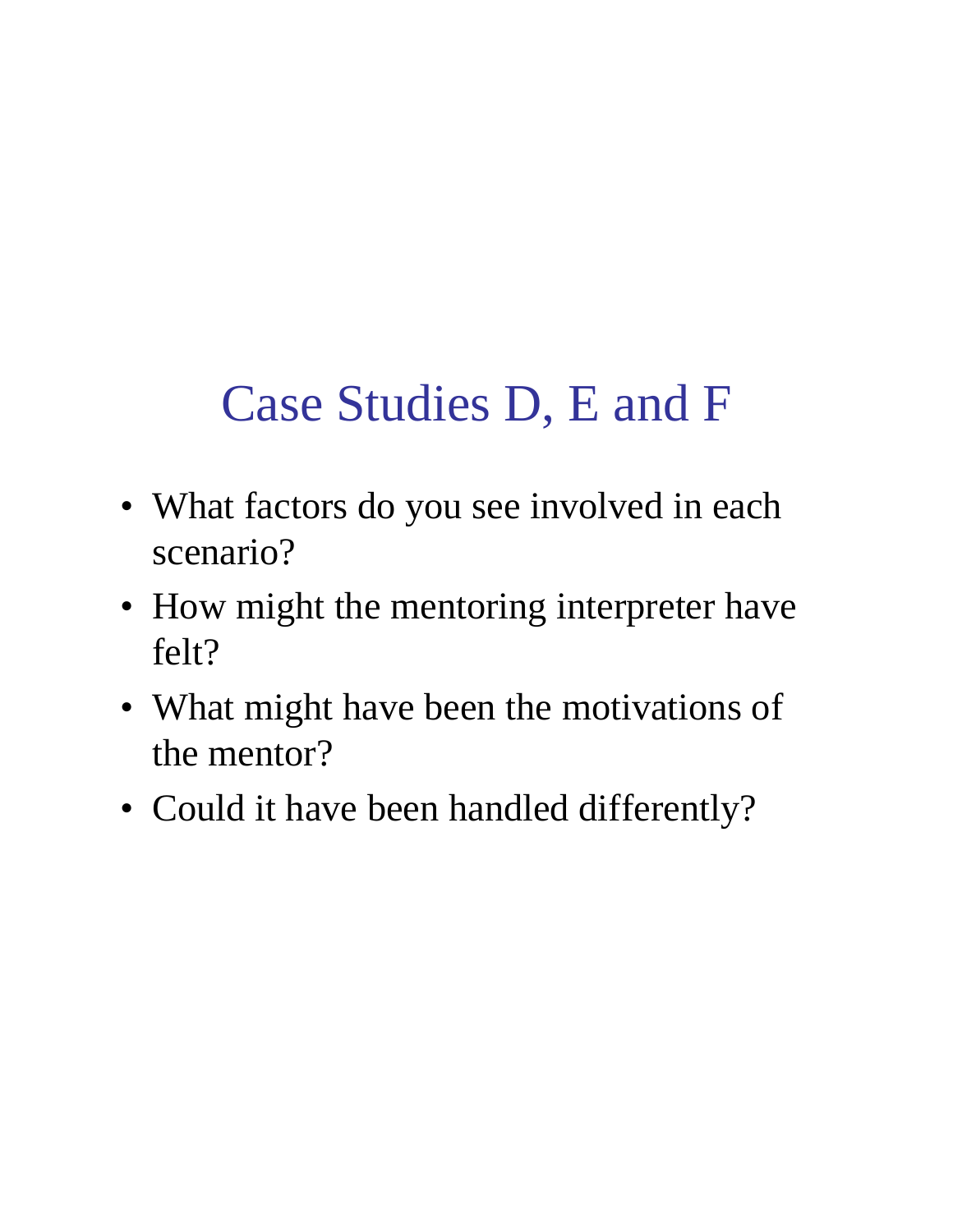### Case Study D

- Interpreter is African American female, mid 30's, her 2nd career
- Mentor is Euro-Caucasian female,  $40$ 's
- Mentor attends Ebonics lecture and receives vocabulary lists
- At next meeting, Mentor asks interpreter to sign Ebonics vocabulary
- Mentor nods in approval when interpreter correctly signs meaning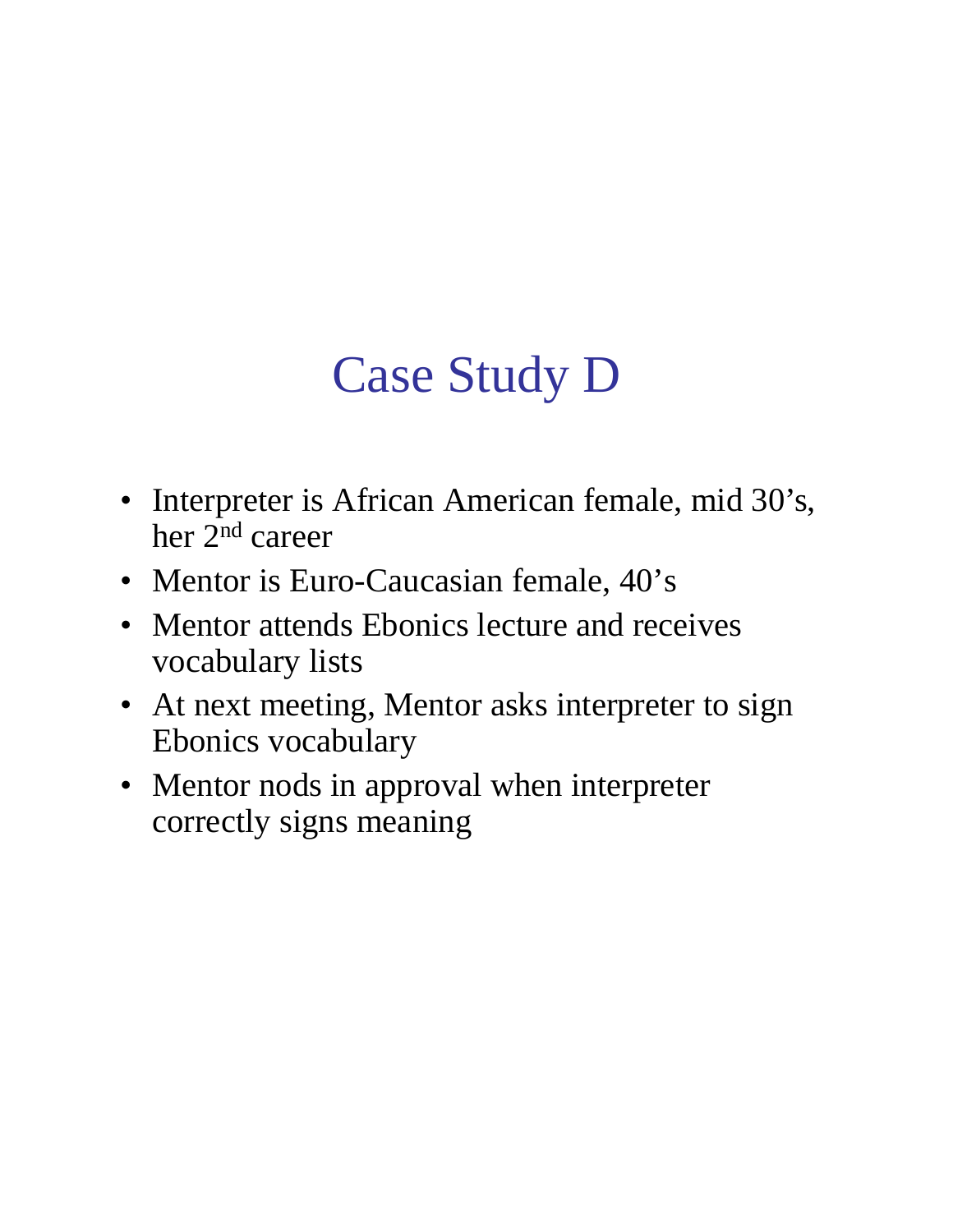### Case Study E

- Interpreter is 24 year old Latina who was raised bilingually (Spanish/English)
- Mentor is Euro-Caucasian male, early 30's.
- Diversity Day celebration, Latin band; interpreter signs from Spanish to ASL
- Mentor indicates "Switch now!"
- Mentor expects interpreter to feed Spanish to ASL because he doesn't understand Spanish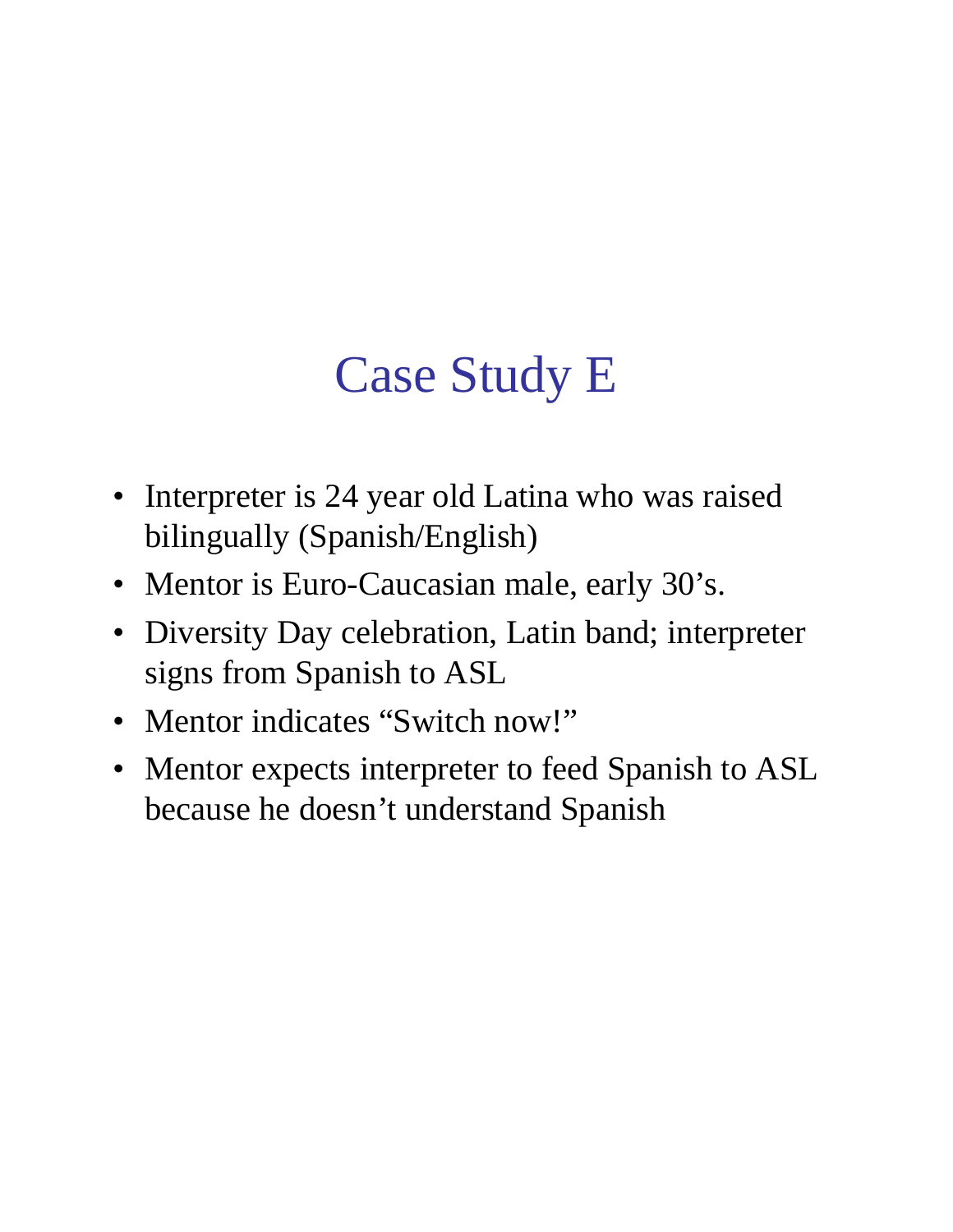# Case Study F

- Interpreter is 22 year old Native American female, aware of her culture, and involved with Native Deaf
- Mentor is non-Native American female in her 40's.
- Mentor demonstrates sign for "Indian"
- Interpreter, after long pause, tries to demonstrate sign used by Native Deaf
- Mentor tells interpreter she's wrong
- Interpreter had not disclosed her background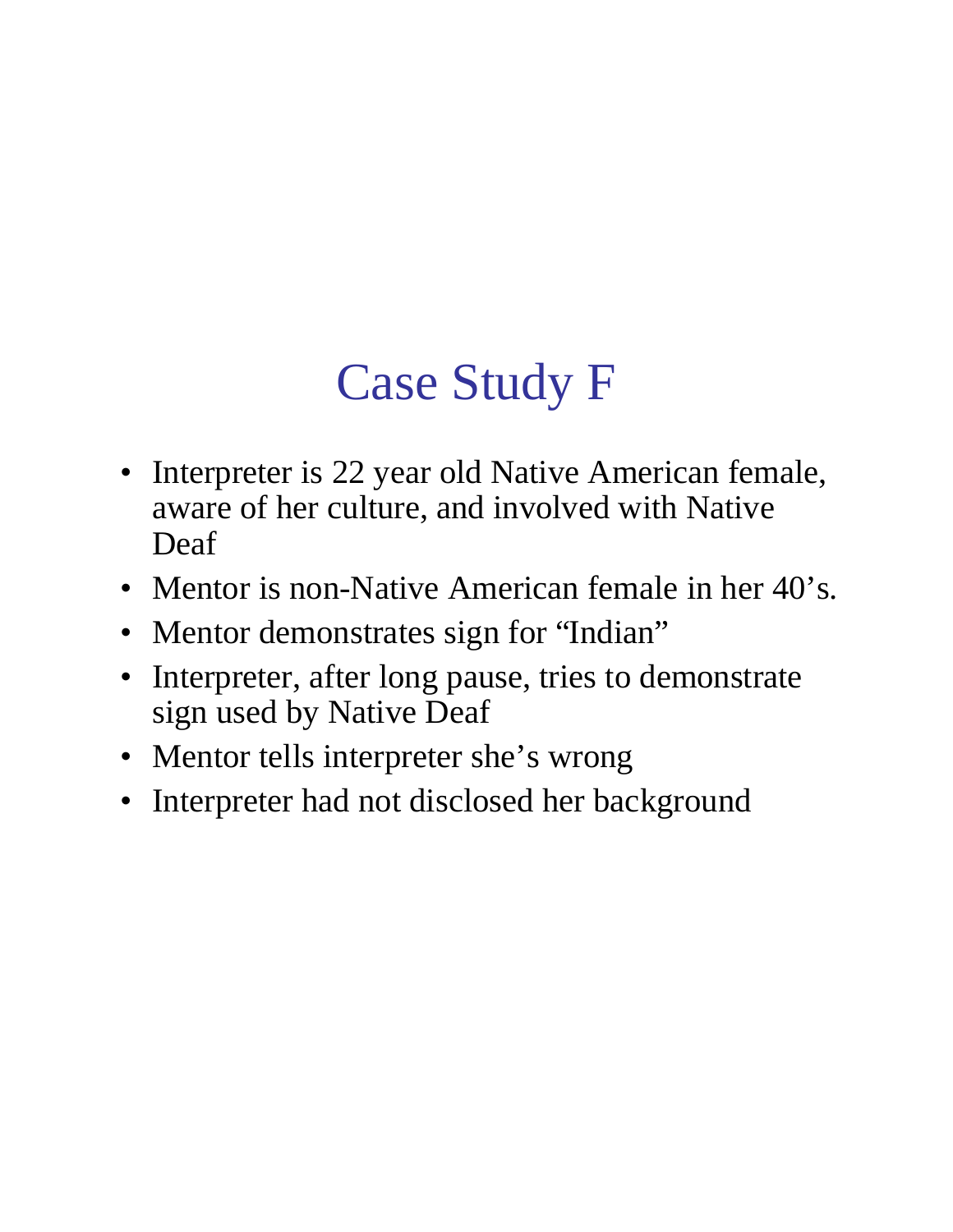# Towards a New Philosophy of Mentoring, Learning & Appreciation



- Be interested
- Be understanding
- Be non-judgmental
- Be open
- Be respectful
- Be willing to wait
- Be willing to laugh at yourself
- Expect to be surprised  $\odot$